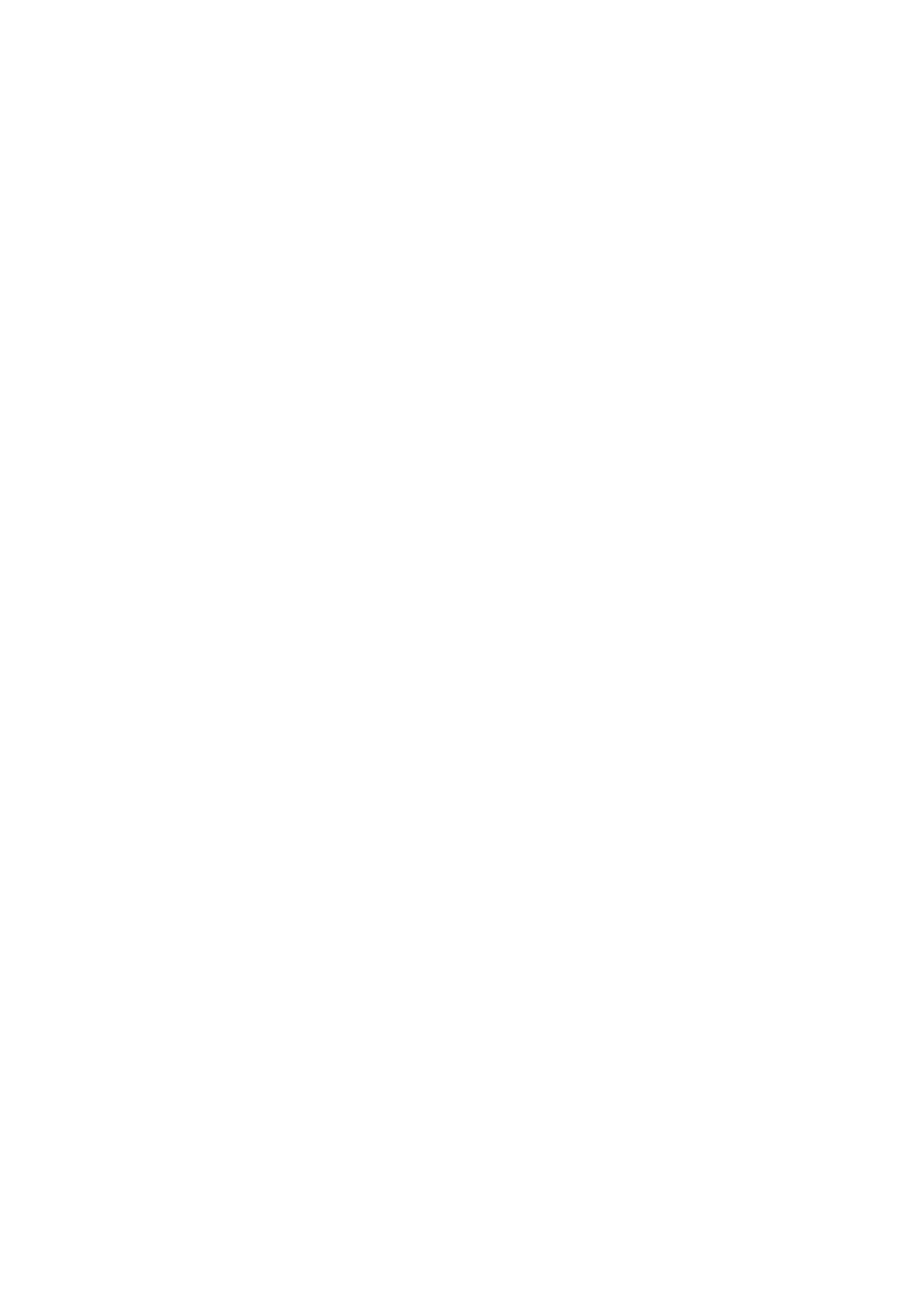### INDEX

|                | <b>Important remarks</b>             | Page 4  |
|----------------|--------------------------------------|---------|
| $\overline{2}$ | <b>Important safety instructions</b> | Page 6  |
| $\mathbf{3}$   | <b>Introduction</b>                  | Page 8  |
| 4              | <b>Setting up</b>                    | Page 10 |
| 5              | <b>Packaging content</b>             | Page 12 |
| 6              | <b>Technical specifications</b>      | Page 13 |
|                | <b>Compliance &amp; License</b>      | Page 14 |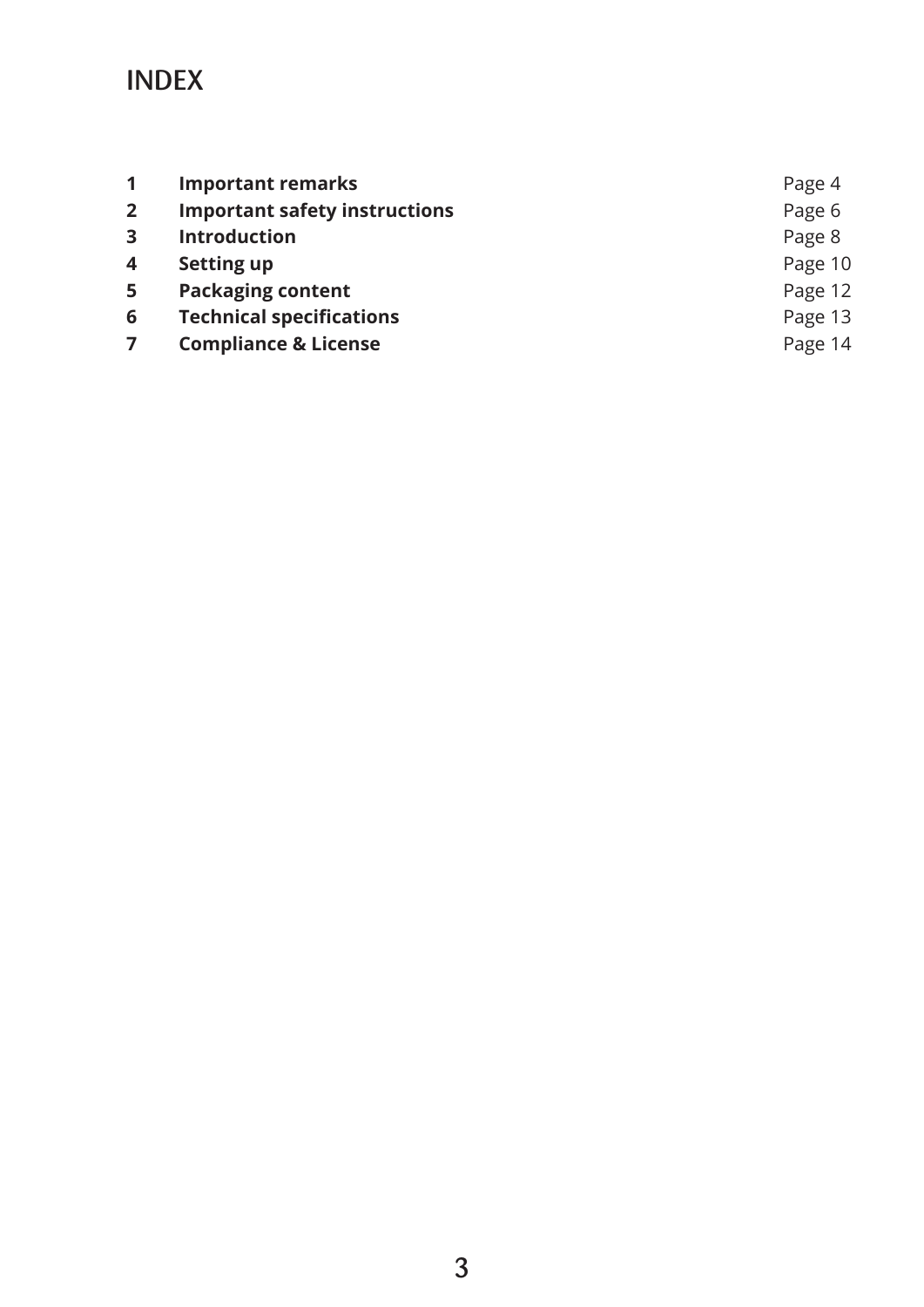#### IMPORTANT REMARKS 1.









The lightning flash with arrowhead symbol, within an equilateral triangle, is intended to alert the user to the presence of uninsulated "dangerous voltage" within the product's enclosure that may be of sufficient magnitude to constitute a risk of electric shock to persons.



The exclamation point within an equilateral triangle is intended to alert the user to the presence of important operating and maintenance (servicing) instructions in the literature accompanying the appliance.

(If applicable): The terminals marked with symbol of " " may be of sufficient magnitude to constitute a risk of electric shock. The external wiring connected to the terminals requires installation by an instructed person or the use of ready-made leads or cords. **WARNING**

To prevent fire or shock hazard, do not expose this equipment to rain or moisture. **WARNING**



Class II (2) appliance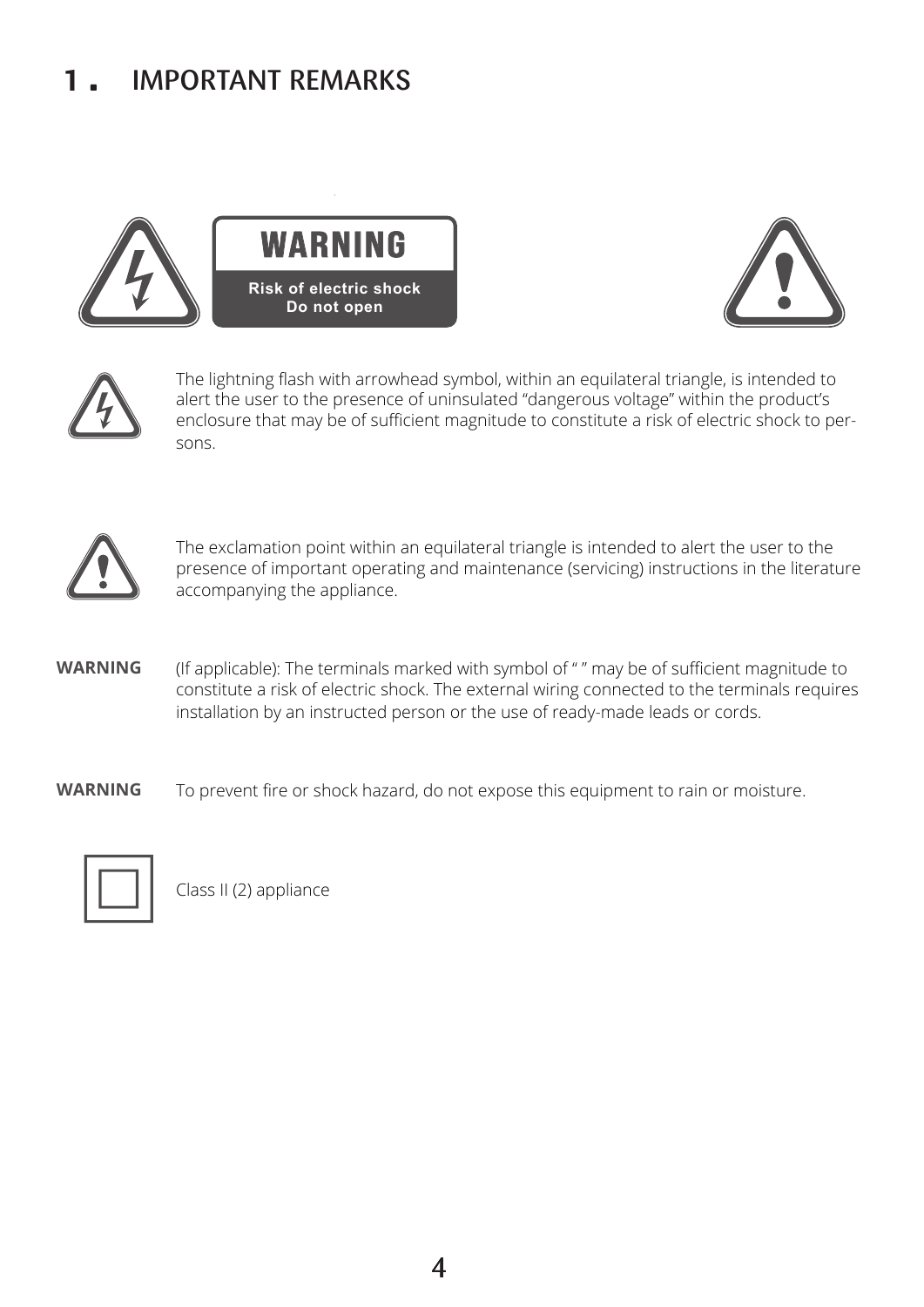This product must not be discarded, under any circumstance, as unsorted urban waste. Take to the nearest electrical and electronic waste treatment centre. **WARNING**



Spottune company accepts no liability for any damage that may be caused to people, animal or objects due to failure to comply with the warnings above. **NOTE**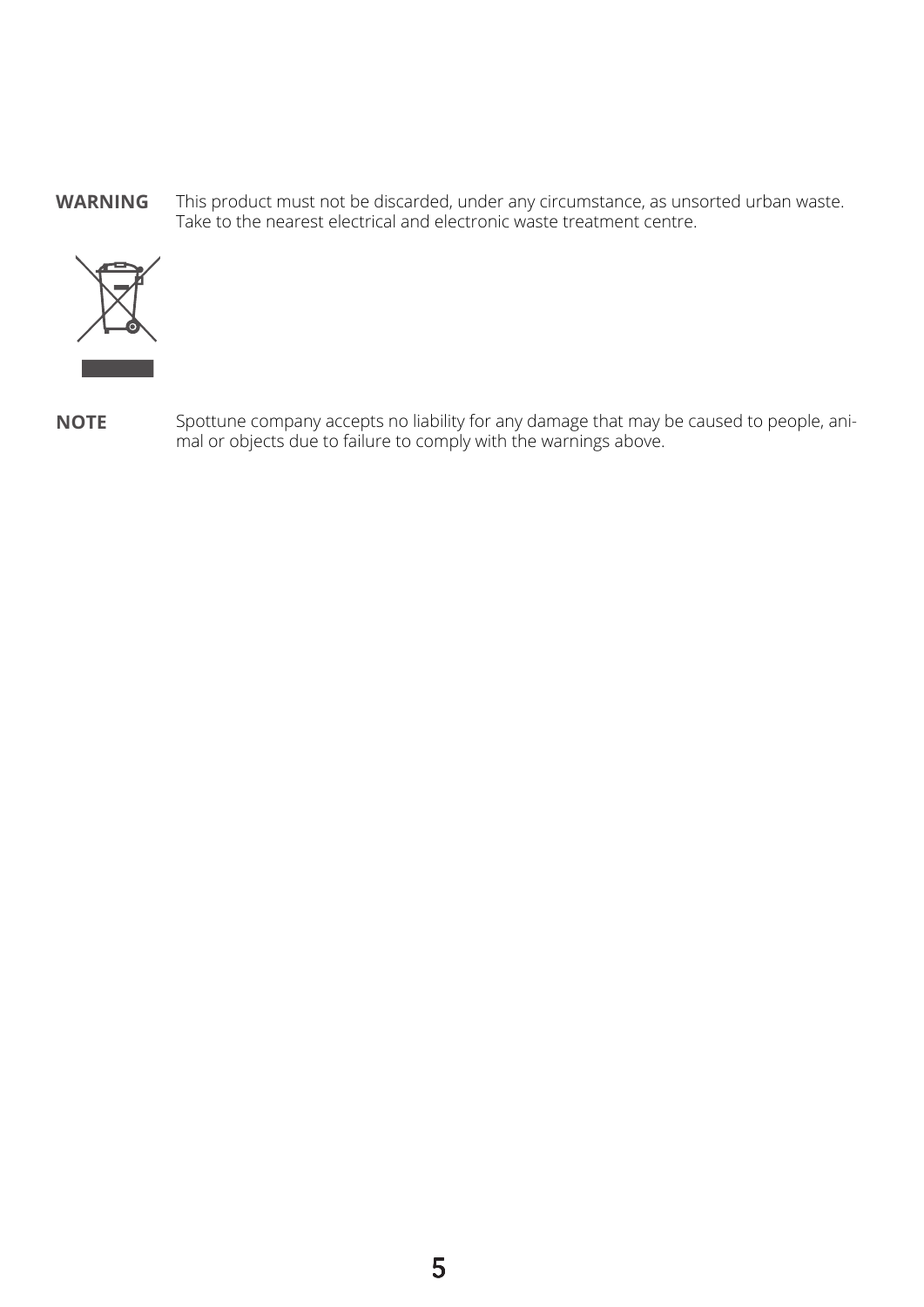### 2. IMPORTANT SAFETY INSTRUCTIONS

- Read these instructions. **1.**
- Keep these instructions. **2.**
- Heed all warnings. **3.**
- Follow all instructions. **4.**
- Do not use this apparatus near water. **5.**
- Clean only with dry cloth. **6.**
- Do not block any ventilation openings. Install in accordance with the manufacturer's instructions. **7.**
- Do not install near any heat sources such as radiators, heat registers, stoves, or other apparatus (including amplifiers) that produce heat. **8.**
- Do not defeat the safety purpose of the polarized or grounding. If the provided track adapter or cord, does not fit into your outlet, consult an electrician for replacement of the obsolete outlet. **9.**
- Protect the power cord from being walked on or pinched particularly at the plugs, convenience receptacles, and at the point where they exit from the apparatus. **10.**
- Only use attachments/accessories specified by the manufacturer. Unplug the apparatus during lightening shorts or when unused for long periods of time. Refer all servicing to qualified personnel. Servicing is required when the apparatus has been damaged in any way, such as power supply cord or plug is damaged, liquid has been spilled or objects have fallen into the apparatus, the apparatus has been exposed to rain or moisture, does not operate normally, or has been dropped. **11.**

#### Disconnecting from mains:

#### *Spotttune Omni Track only:*

Switching off the TRACK ADAPTOR GLOBAL GA 69 all the functions and light indicators of the SpotTune Omni will be stopped and fully disconnected from mains is done. TRACK ADAPTER GLOBAL GA 69 connects with the Nordic Aluminium Lighting Track system. Nordic Aluminium Lighting Track system must be connected and controlled by a circuit breaker which rated current is not more than 10A and rated voltage is AC 100- 240V.

### *Spotttune Omni Cord only:*

Switch off power, before disconnecting Spottune OMNI Cord from mains.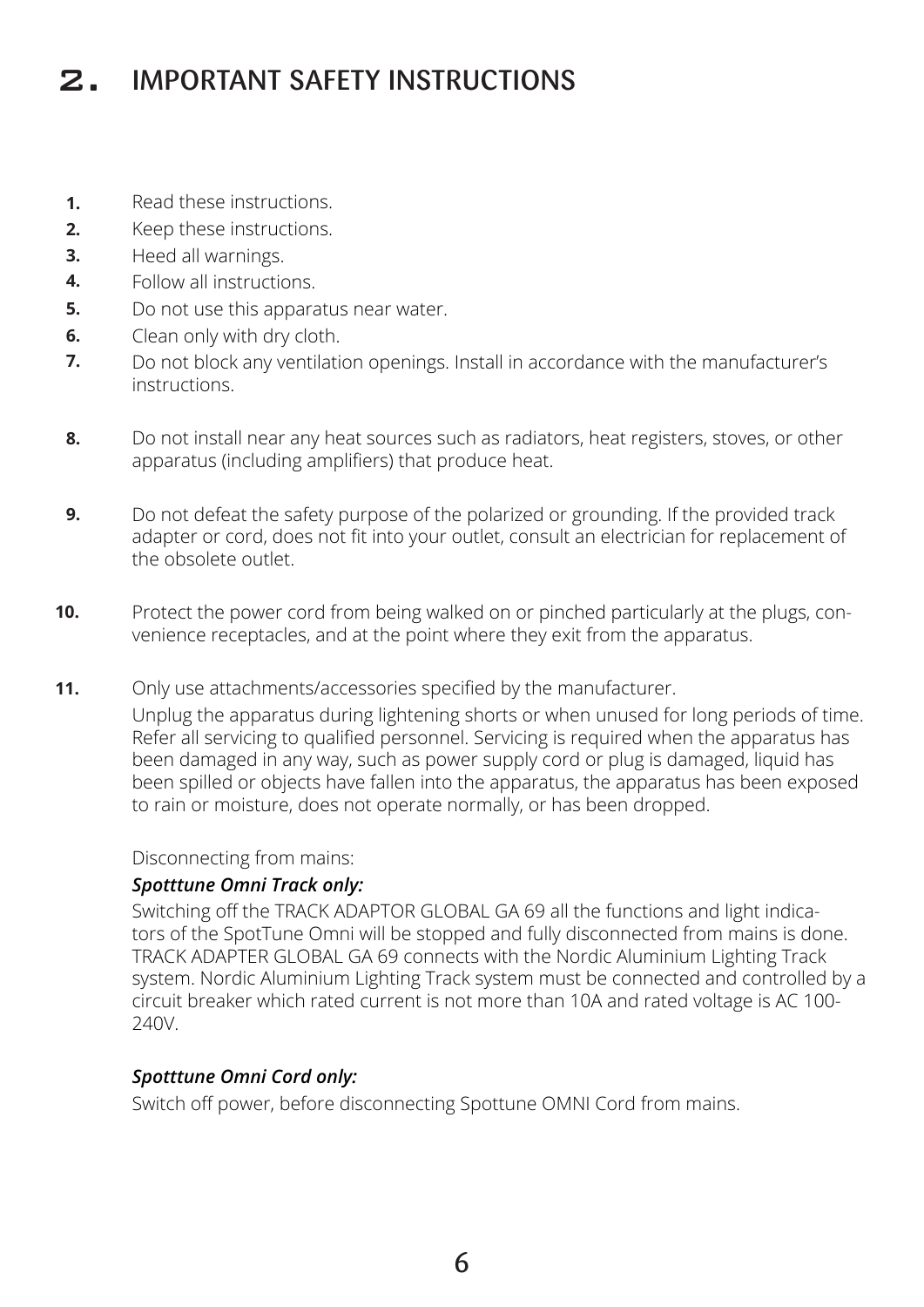- Equipment is connected to a socket-outlet with earthing connection by means of a power cord. **12.**
- The marking information is located at the bottom of apparatus. **13.**
- The apparatus shall not be exposed to dripping or splashing and that no objects filled with liquids, such as vases, shal not l be placed on the apparatus. **14.**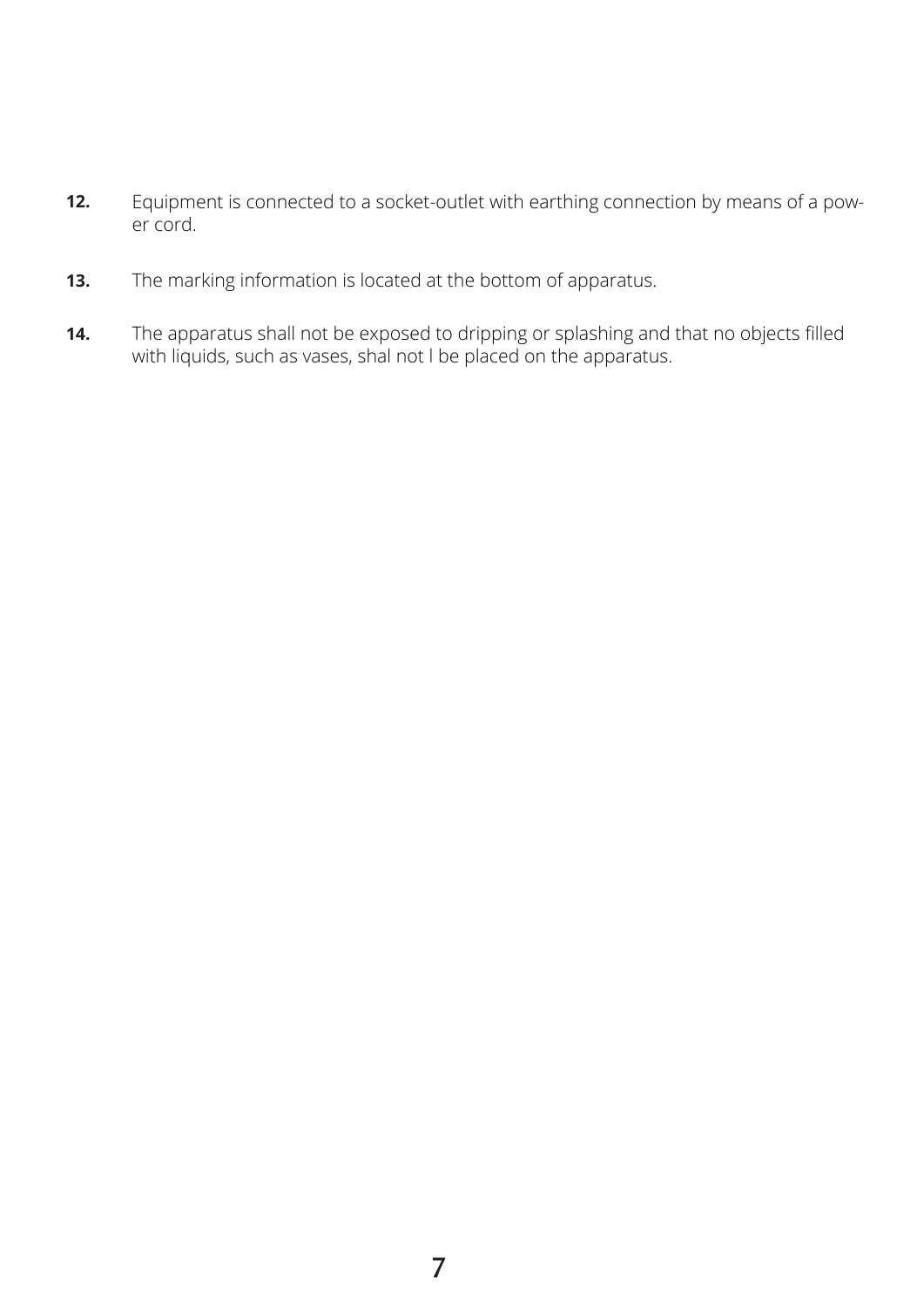## 3. INTRODUCTION

### **Spottune Omni**

The Spottune Omni speaker is acoustically designed to radiate sound in all directions whereas a traditional loudspeaker is optimized toward a frontal listening position "Sweet spot listening".

The 360° sound radiation is advantageous in environments where the aim is to evenly distribute the sound to give the same listening experience across the room.



### **Conventional speaker**



The speaker system with blending acoustics, for a balanced soundscape - unique sound - optimal comfort - best experience. The 360° sound radiation is obtained by an acoustic lens and digital signal processing.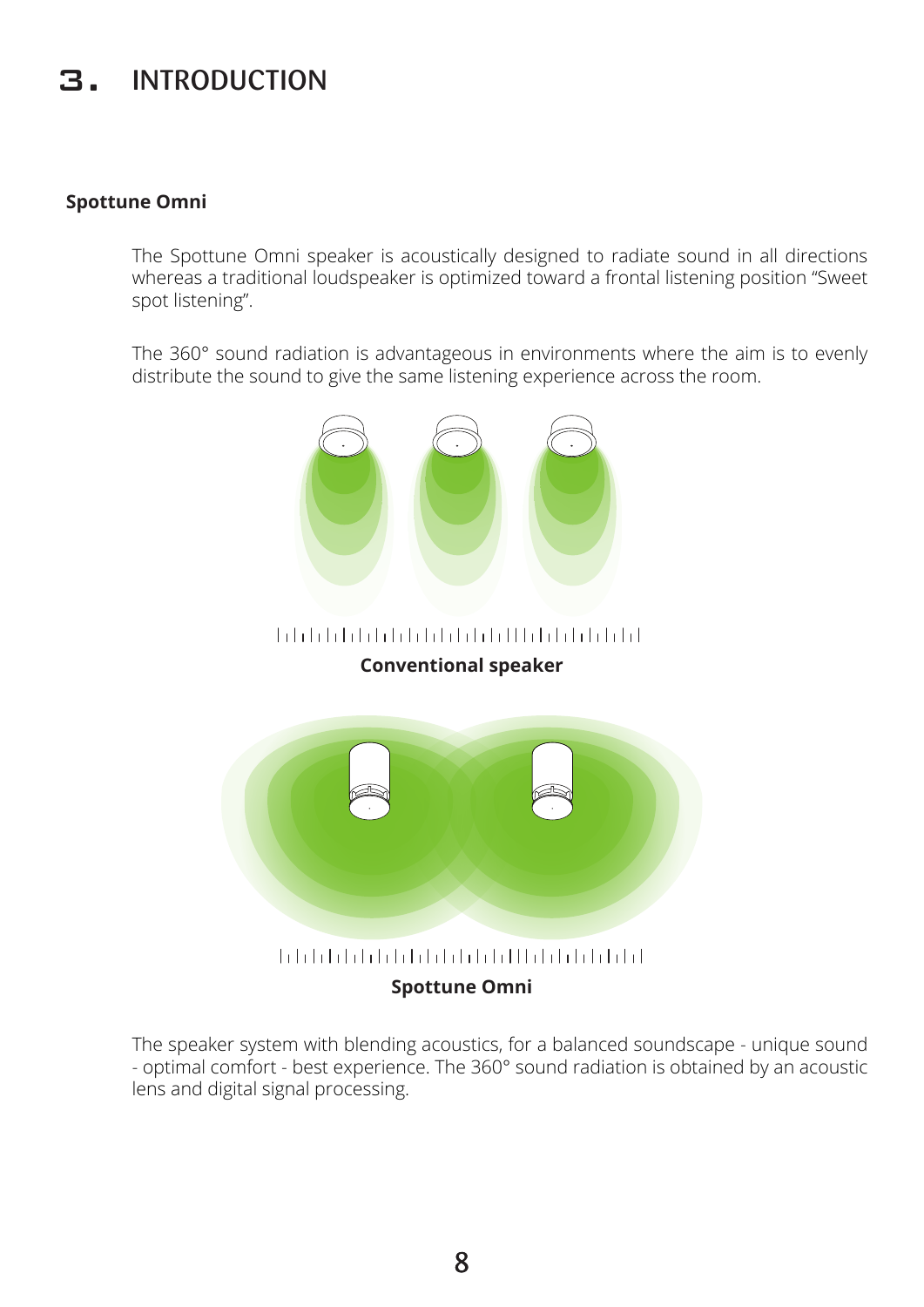- **1.** Status LED
- **2.** USB Port for service, and update
- **3.** Zone button. Switch between zone I and II
- **4.**  Zone indicator. LED lights to indicate if speaker is connected to zone I or II
- **5.** Pair button. For pairing speaker with Spottune Stream - Transmitter

### **STATUS LED Lights**

| <b>No light</b>    | No power connected to the<br>speaker     |
|--------------------|------------------------------------------|
| <b>WHITE light</b> | Booting up                               |
| <b>GREEN flash</b> | Speaker is in pairing mode /<br>process  |
| <b>GREEN light</b> | Connection established /<br>ready        |
| <b>RED flash</b>   | No connection to Spottune<br>Stream      |
| <b>RED light</b>   | Standby, no music signal<br>from stream. |

**YELLOW flash** Reset to factory default



**FRONT BACK**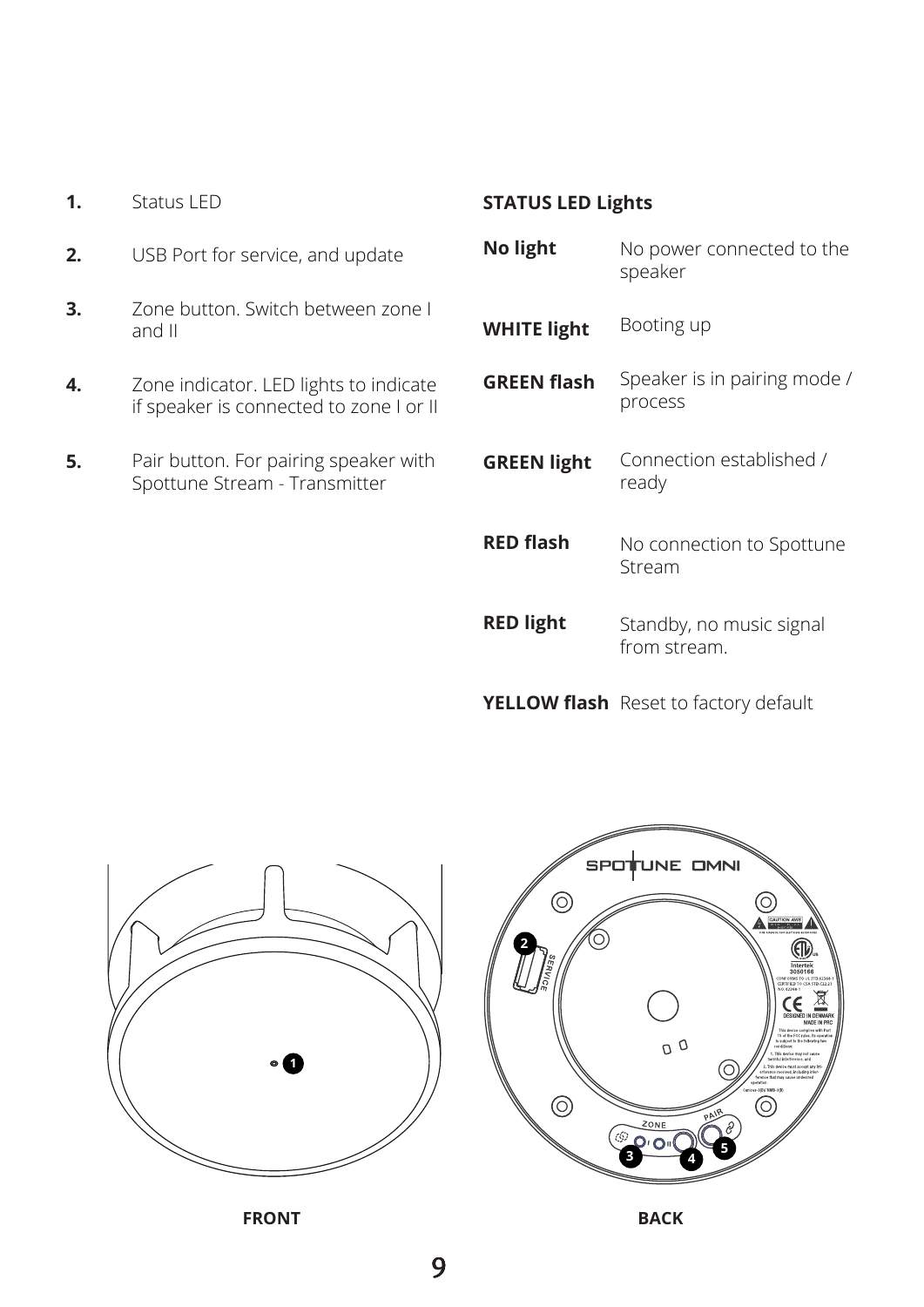# SFTTING UP

### **Placement**

- Place Spottune Omni speaker within reach of Spottune Stream transmitter. •
- Place Spottune Omni speaker, high, freely and visible, not in closed compartments. Avoid plac- ing near or with blocking metal materials around of Spottune Omni speaker. •

### **Installation: Spottune Omni - TRACK**

- WHEN INSTALLING, ALWAYS OBSERVE THE NATIONAL INSTALLATION AND ACCIS-DENT PREVENTION REGULATIONS **WARNING**
- TRACK ADAPTOR GLOBAL GA 69 Use only supplied adaptor. Speaker loudspeaker is not suitable for 12 V tracks. **WARNING**
- NORDIC ALUMINIUM LIGHTING TRACK SYSTEMS It is forbidden to use any kind of solvent, glue, grease, oil or cleaner et. in contact with Nordic Aluminium adapters or other lighting track components. These for- eign materials can cause cracking and/or damage to the components for which, Nordic aluminium will not be liable for. **WARNING**

Unbox and connect Spottune Omni speaker to power source, at its final place ment, following the instructions below. Choose the phase (1, 2 or 3) before fastening into the track or afterwards.





- 
- 1. Align and place in track 2. Secure in track, with latch 3. Choose phase on dial
-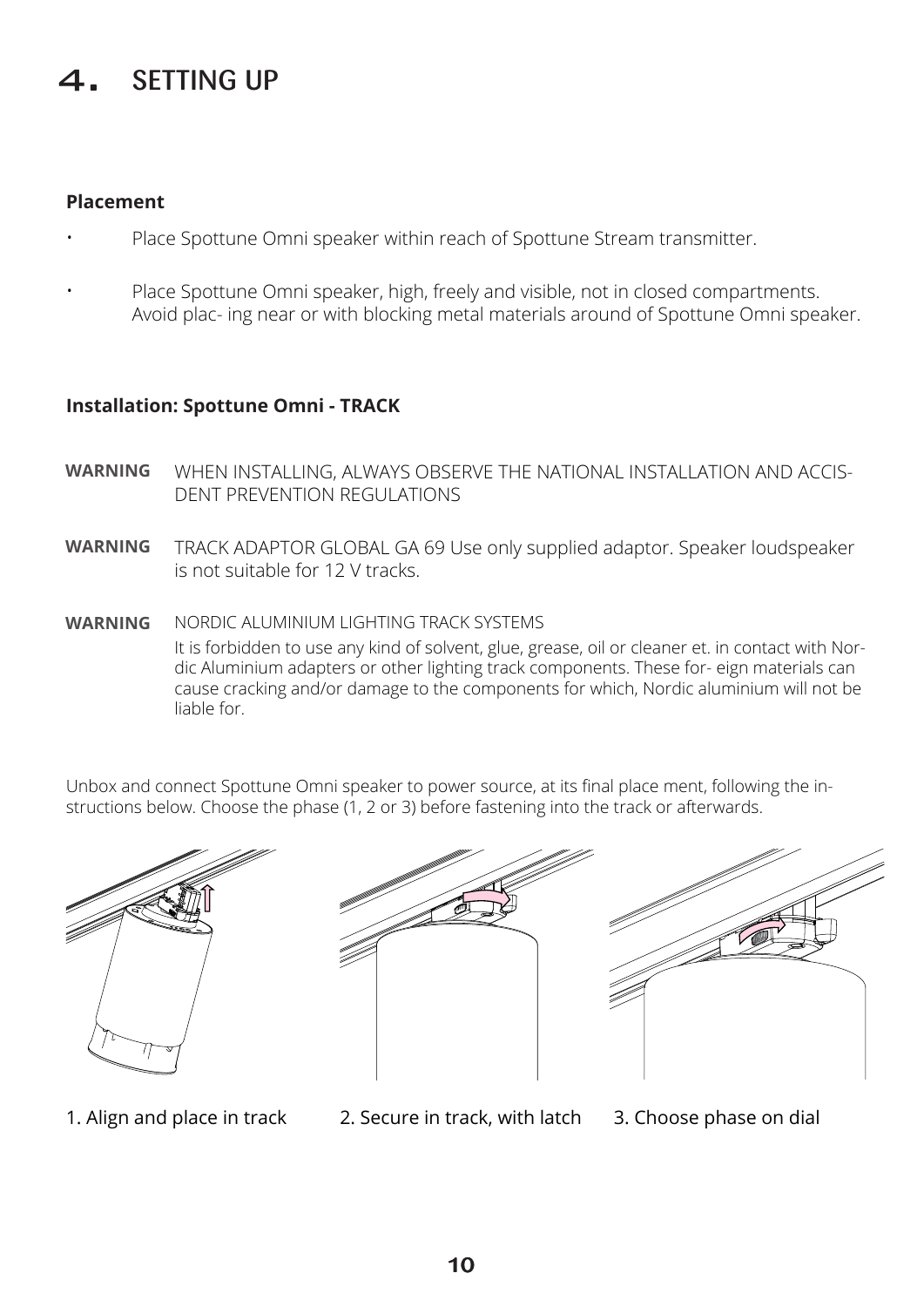#### **Installation: Spottune Omni - CORD**

Cord comes equipped with a pre-mounted double insulated 2 wired cord ("Live" & "Neu tral") and is a Class II appliance. •

#### **Setting up**

- Spottune Omni speaker is automatically in "PAIRING MODE" when powering up the first time the "Status LED" is flashing green on the front of the speaker. •
- Spottune Omni is automatically installed as "ZONE 1" if you want to change the speaker to "ZONE 2" press & hold for 2 sec "Zone button" on Spottune Omni speaker, to toggle between "ZONE 1" and"ZONE 2". •
- After powering up the Spottune speaker(s), power on your Spottune Stream. Spottune Stream is automatically in "PAIRING MODE" when powering on the first time, and will pair the Spottune Omni speaker(s) to the chosen zone(s). •

#### **Factory Reset**

•

Press "Zone button" on Spottune Omni Speaker and hold for 30 seconds to factory reset Spottune Omni speaker, the "Status LED" will flash yellow to confirm the reset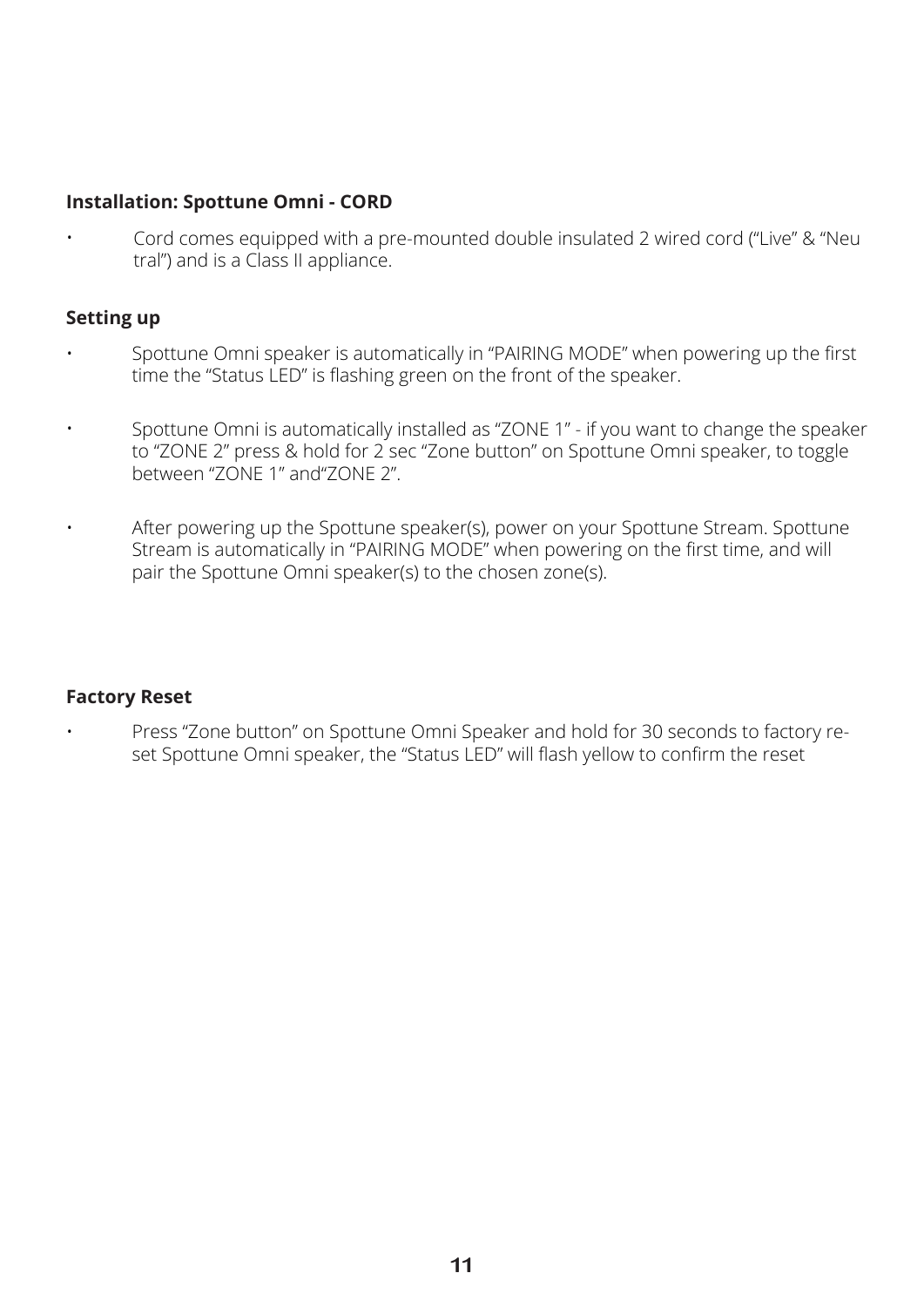## 5. PACKAGING CONTENT

### **Spottune Omni packaging contains:**

- 1x Spottune Omni speaker •
	- For TRACK: Mounted with TRACK ADAPTOR GLOBAL GA 69
	- For CORD: Mounted with 5 meter, double insulated cord.
	- User Manual

•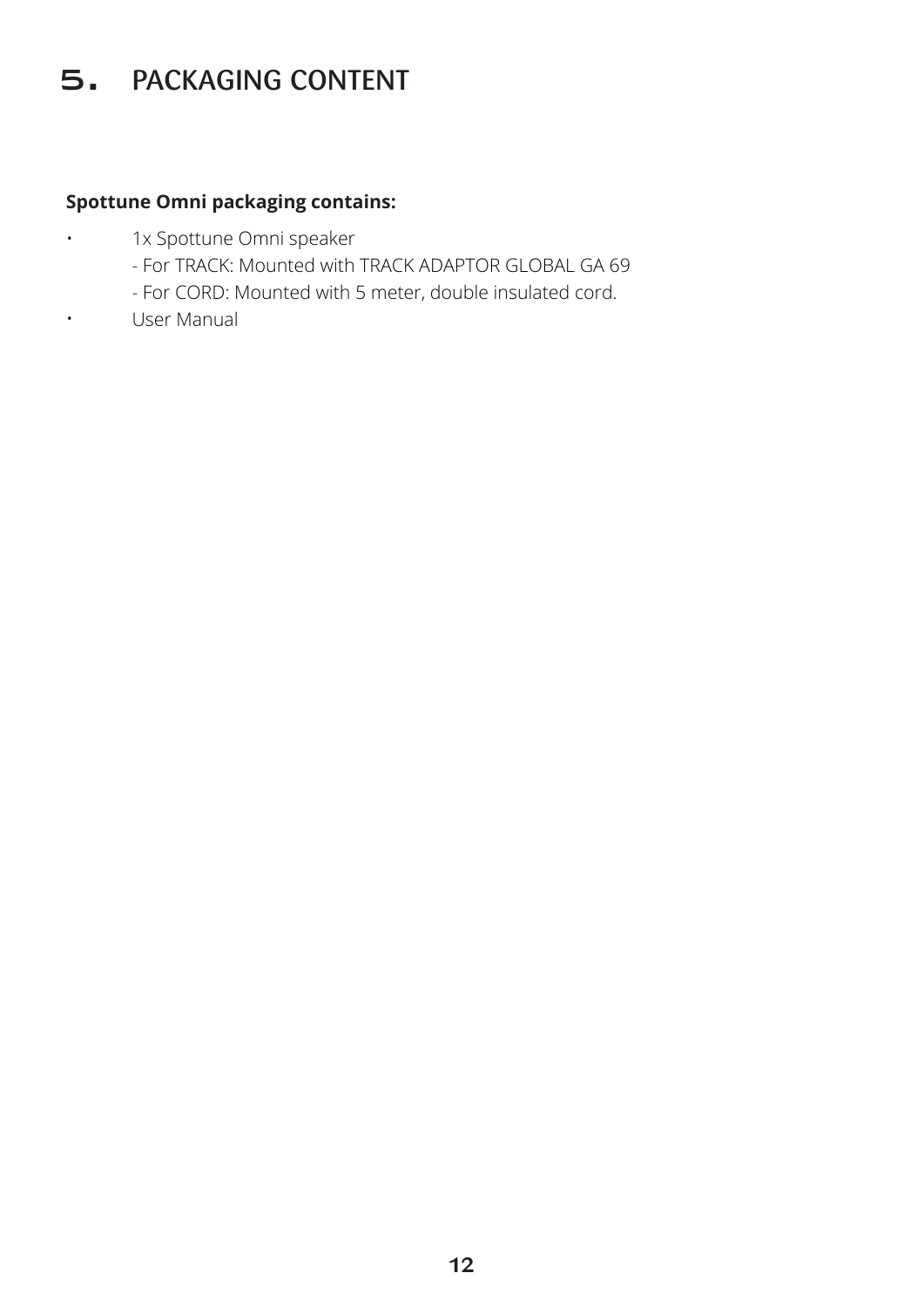# 6. TECHNICAL SPECIFICATIONS

| <b>Colors</b>            | White / Black / Grey                                                                                                                                                                                                       |
|--------------------------|----------------------------------------------------------------------------------------------------------------------------------------------------------------------------------------------------------------------------|
| <b>Specifications</b>    | Wireless Smart Speaker,<br>Digital amplification<br><b>DSP Bass extension</b><br>Full-tone closed box system<br>Acoustic 3D design<br>Omni (360°) Sound radiation<br>Powerful 4-inch extended range-driver<br>Plug n' Play |
| <b>Frequency</b>         | Audio frequency range 50-15000Hz Max SPL<br>100dB                                                                                                                                                                          |
| <b>Amplification</b>     | ~50W digital class D amplifier                                                                                                                                                                                             |
| <b>Wireless Features</b> | Digital-Audio-Broadcasting-Technology<br>RF-Band 1,8-1,9 GHz<br>Range up to 50-100m (Condition dependent)                                                                                                                  |
| <b>Dimensions</b>        | Diameter: 115 mm<br>Height: 200 mm                                                                                                                                                                                         |
| Weight                   | 1,5 Kg                                                                                                                                                                                                                     |
| <b>Power consumption</b> | 1,74W (Limitation 2W)                                                                                                                                                                                                      |
| <b>SKU</b>               | 01-T-W / 01-T-B / 01-T-G<br>O1-C-W / O1-C-B / O1-C-G<br>01-R-W / 01-R-B / 01-R-G                                                                                                                                           |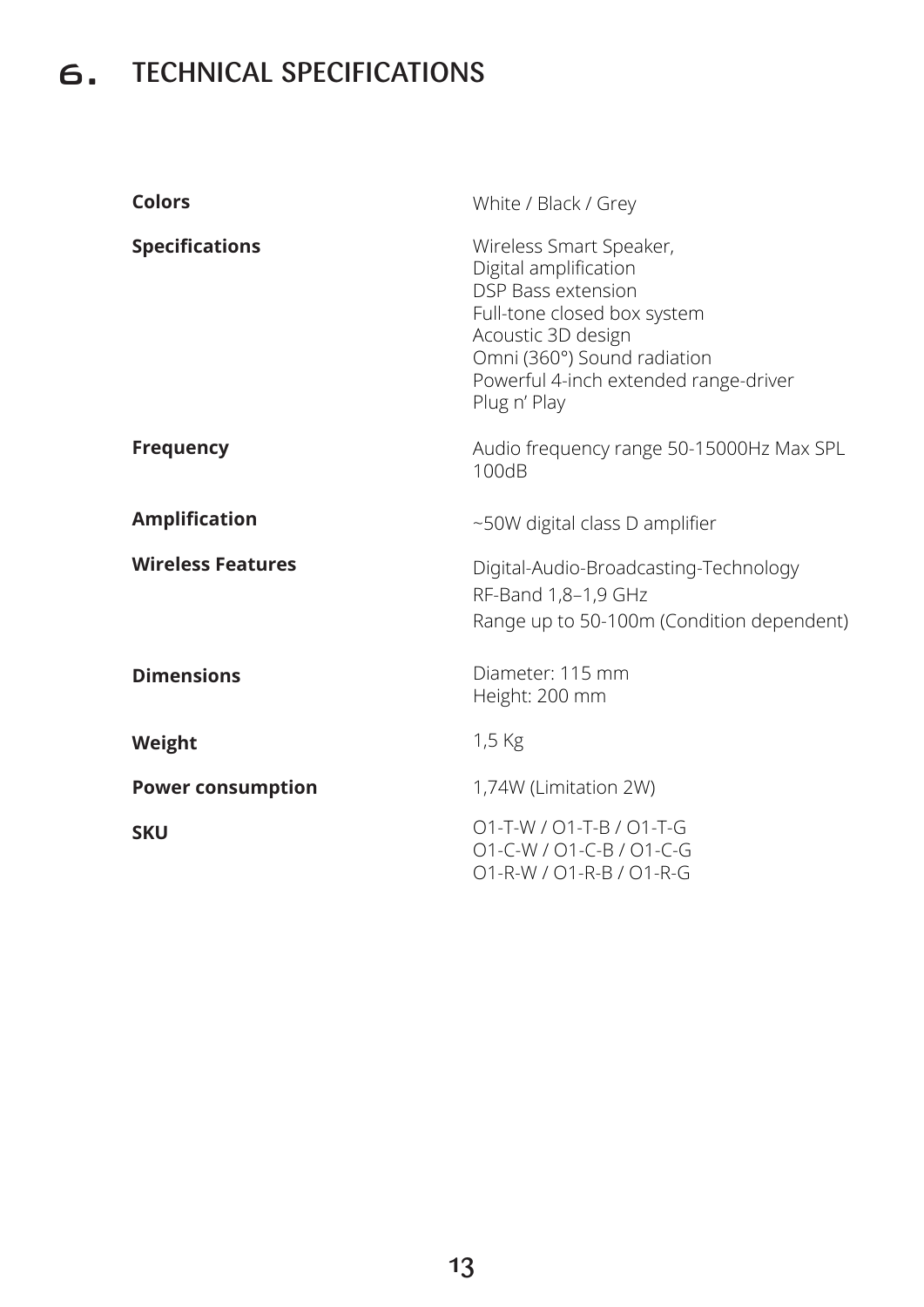# 7. COMPLIANCE & LICENSE

This device complies with Part 15 of the FCC Rules. Operation is subject to the following two conditions:

- **1.** This device may not cause harmful interference, and -
- **2.** This device must accept any interference received, including interference that may cause undesired operation.
- **NOTE:** This product has been tested and found to comply with the limits for a Class B digital device, pursuant to Part 15 of the FCC Rules. These limits are designed to provide reasonable protec- tion against harmful interference in a residential installation. This product generates, uses, and can radiate radio frequency energy and, if not installed and used in accordance with the instruc- tions, may cause harmful interference to radio communications. However, there is no guarantee that interference will not occur in a particular installation. If this product does cause harmful interference to radio or television reception, which can be determined by turning the equip- ment off and on, the user is encouraged to try to correct the interference by one or more of the following measures:
- Reorient or relocate the receiving antenna. -
- Increase the separation between the equipment and receiver. -
- Connect the equipment into an outlet on a circuit different from that to which the receiver is connected.
- -
- Consult the dealer or an experienced radio/TV technician for help. -

Please take attention that changes or modification not expressly approved by the party respon- sible for compliance could void the user's authority to operate the equipment.

- **NOTE:** This device contains licence-exempt transmitter(s)/receiver(s) that comply with Innovation, Sci- ence and Economic Development Canada's licence-exempt RSS(s). Operation is subject to the following two conditions:
- This device may not cause interference. **1.**
- This device must accept any interference, including interference that may cause undesired operation of the device. **2.**

Limited by local law regulations, version for North America does not have region selection op- tion.

This equipment complies with FCC/IC RSS-102 radiation exposure limits set forth for an uncon- trolled environment. This equipment should be installed and operated with minimum distance 20cm between the radiator & your body.